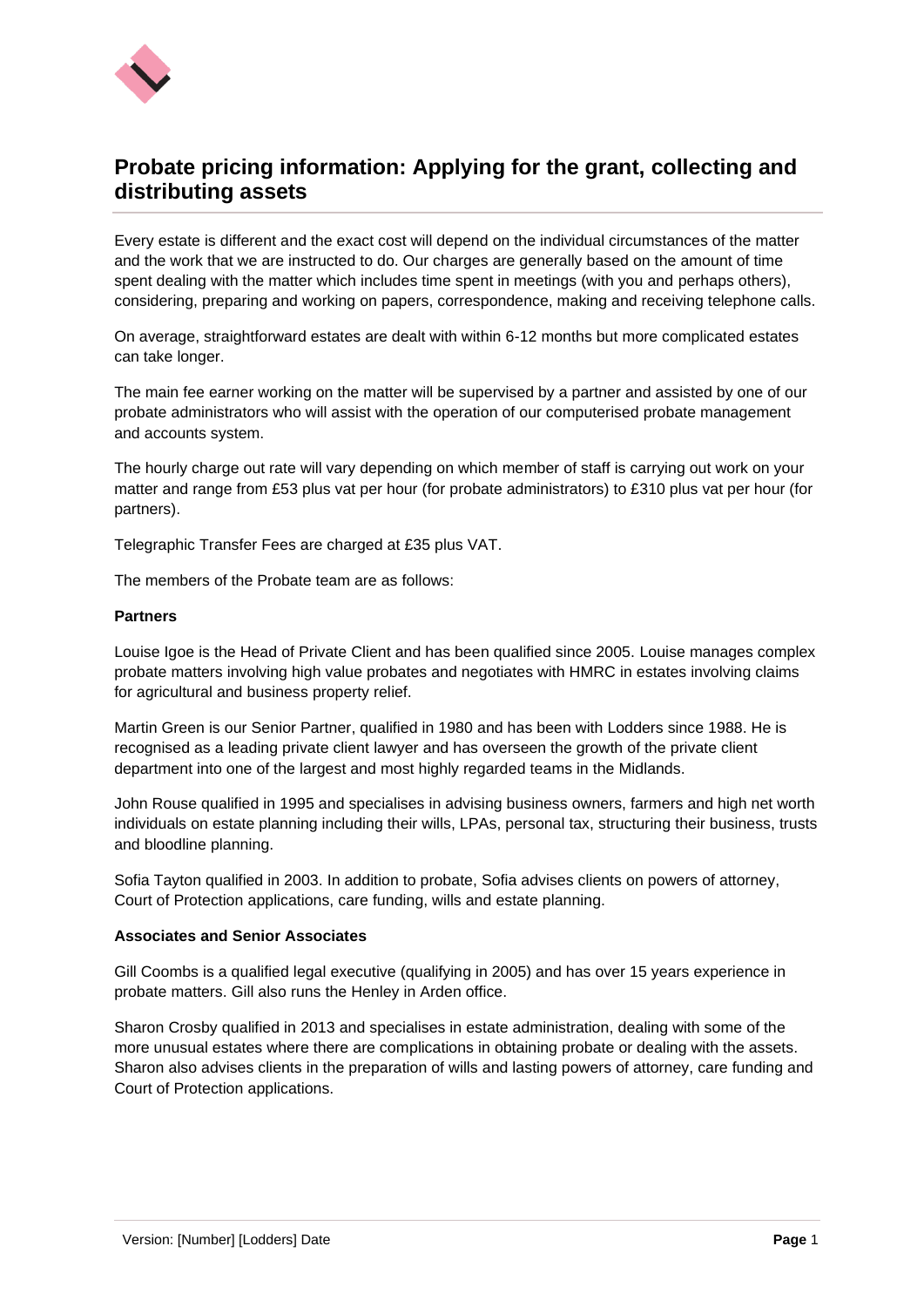

Alexia Haines qualified in 2014 specialising predominantly in the preparation of wills and the administration of estates.

John Padget qualified in 2014 and has recently joined the Lodders Private Client team

Vicki Gulliver is a qualified legal executive with over 5 years experience of probate issues and has been with Lodders since 2007. Vicki also advises clients in estate and tax planning and preparing wills and lasting powers of attorney.

Michael Brook qualified in 2016 after joining Lodders as a trainee. Michael undertakes a broad range of private client work, including wills, probate and private client related land matters.

# **Solicitors**

Alexia Haines qualified in 2014 specialising predominantly in the preparation of wills and the administration of estates.

# **Legal Executives and Paralegals**

Kerry Murphy is an executive who joined the team in February 2021.

Alice Chapman, Gemma Bryan and Chrissie Green all support the probate team above.

We can handle the full process for you which may include the following:

- Obtaining details of the assets and liabilities at the date of death
- Obtaining formal valuations of properties, shares and other assets
- Preparing income tax returns to the date of death and for the period of the administration
- Preparing the inheritance tax return
- Dealing with the payment of any inheritance tax due
- Submitting the probate application using the Probate Registry's online system and arranging for a legal statement to be signed by the personal representatives
- Obtaining the Grant of Representation
- Collecting the cash balances from asset holders such as banks, building societies and life assurance providers
- Paying debts and the costs of the administration
- Dealing with enquiries raised by HMRC in relation to the inheritance tax liability of the estate
- Paying the cash legacies to the beneficiaries under the will
- Transferring properties
- Selling or transferring shares or other assets to the beneficiaries under the will
- Preparing estate accounts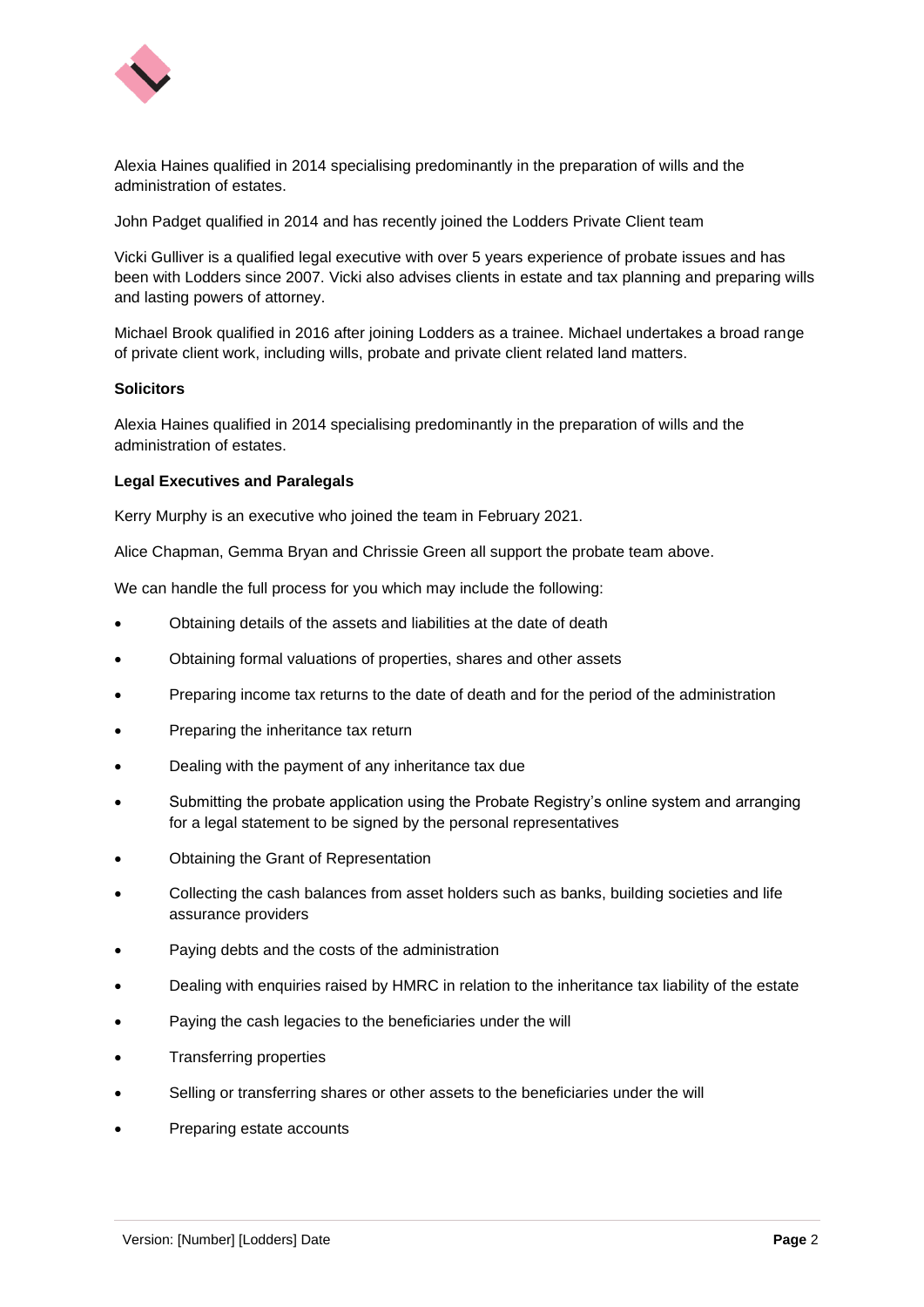

- Accounting to HM Revenue and Customs for income tax and capital gains tax due from the estate and preparing estate tax returns where required
- Making the final distribution to the appropriate beneficiaries and accounting to the beneficiaries for income tax paid on their behalf

In a straightforward estate, we would expect our charges to be in the region of 1% - 2% of the gross value of the estate for inheritance tax purposes. In some estates, complications arise which are outside our control which mean that our fees will be higher. This could be as a result of protracted negotiations with HM Revenue & Customs, the estate containing foreign assets, or as a result of a family dispute. We would endeavour to let you know if any particular circumstances arise which will lead to an increase in our charges.

If we are instructed to only deal with part of the estate administration process, such as assisting in the application for the Grant of Representation our charges may be towards the lower end of the range. In all cases, there is a minimum charge of £1,500 plus vat for preparing the probate application papers and submitting the application and if the value of the actual time recorded at the applicable hourly rate exceeds £1,500 plus vat, then that higher amount plus vat will be charged. We will give an indication at the outset as to whether or not we are likely to exceed the minimum charge.

The above charges will not include the following:

- Preparing the deceased's tax return to the date of death
- Advising in detail on inheritance tax and/or capital gains tax planning for the beneficiaries and/or deeds of variation
- Acting in the sale of the house or other property
- Arranging for the first registration of property (if applicable)
- Preparing any tax returns or other documentation in relation to any trusts of which the deceased was a beneficiary or a trustee.
- Acting in any litigation that arises or in respect of any claims against the estate under the Inheritance (Provision for Family and Dependents) Act 1975.
- Providing advice relating to a business or farm in which the deceased had an interest.
- Advice regarding foreign assets (we advise you to seek advice from a lawyer qualified in the appropriate jurisdiction).
- Advice on whether to sell or transfer any assets/investments (we advise you to seek advice from a financial advisor or other appropriately qualified professional).
- Anything else not specifically identified in the 'Scope of Work' which will be provided at the outset of the matter.

Any work outside of the ordinary administration of the estate will be charged for separately and may include a combination of fixed fees and hourly rates. We will provide you with an estimate of our charges when the additional work is being assessed.